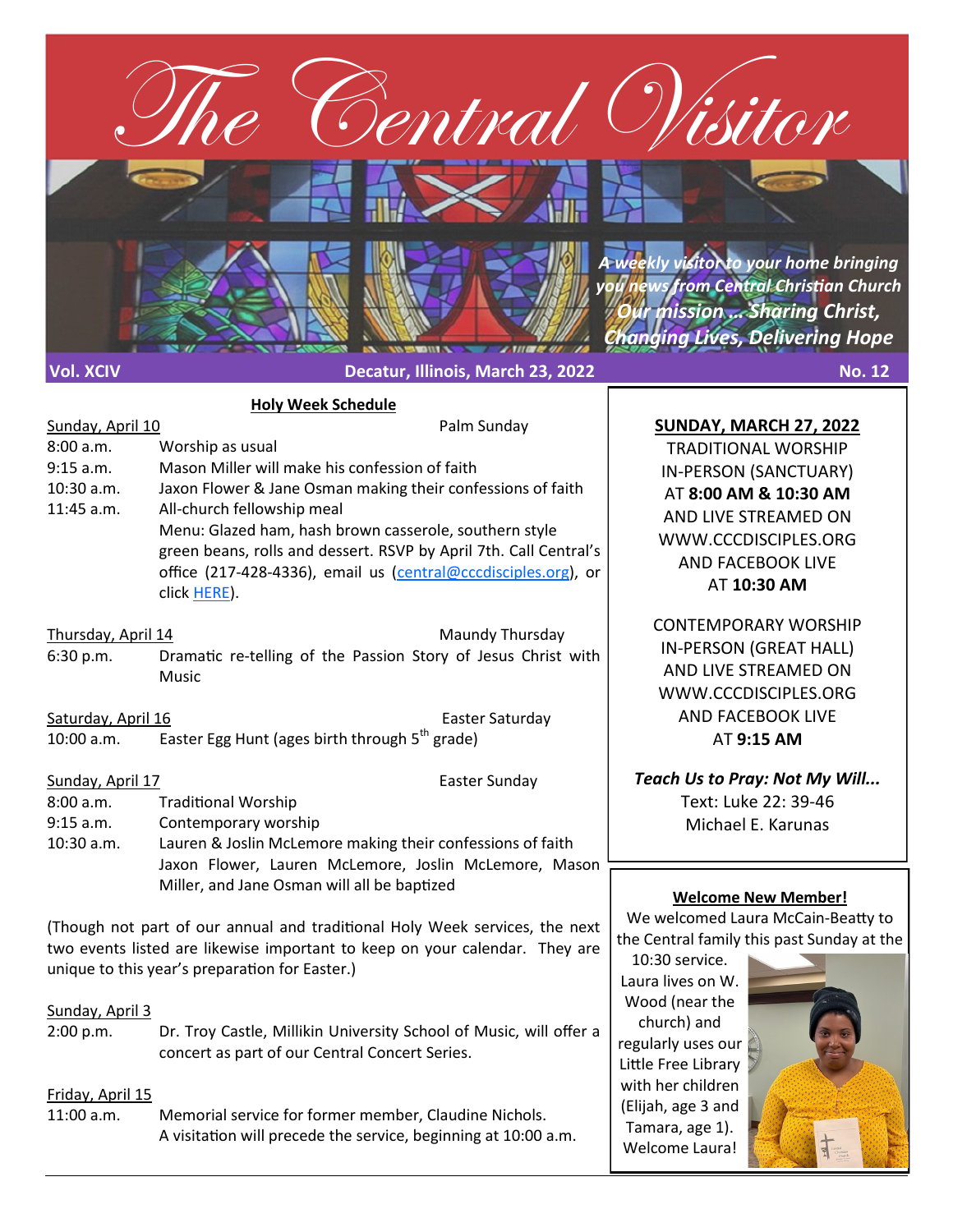# Minister's Article



**Serving Schedule — Sunday, March 27, 2022 Elders:** 8:00 & 10:30 - Bruce Campbell & Kevin Wilmot 9:15 - Bruce Campbell **March Prep Deacons:** Donna Dash & Christine Lyman-Harm **Offering Deacons:** 8:00 - Jane Davis & Mike Munos 10:30 - Mike & Gretchen Kirby **Ushers:** 8:00 - Team 5 - Mike Munos, Capt., Gerri Munos, Brad Munos, Brittney Moran, Bobby Munos 10:30 - Team 10 - David Martin, Capt., Gretchen Kirby **Greeters:** 8:00 - Al & Chris Fagin

10:30 - Carrie & Steve Funk

#### **P.A. Operator:**

 8:00 - Donna Dash 10:30 - Keith Backes

### **Thanks from the French family**

Many thanks to our awesome Central family and staff for all of your prayers and good wishes. The sunshine in the sanctuary and the many members attending the beautiful service for Jon was very uplifting. The gifts of cards, memorials, food, and visits were so comforting. Sincerely grateful for all your support.

-Jane, Karen, and Nancy French

### **Thanks from Millikin Faculty**

Dear Central Christian Church, Thank you so much for flexibly hosting us for the Schubertiade for Peace concert on Monday, March 14. We are so grateful to perform in such a beautiful space and to make connections in the community. We raised \$1488 in donations to UNICEF—Ukraine, which I will earmark as our joint efforts. Thank you again. We hope to collaborate again soon. –Warmly, Amy Catron

# **Take Jesus' Cue**

Spring Greetings!

Spring is finally here! Spring brings the opportunity to slow down and appreciate long days and pleasant nights. One goal I have for this Spring is to do just that: *slow down*! I have been thinking about what it means to slow down. I examined the speed of Jesus' activity as it is related in Scripture, and I learned the pace at which he lived. Jesus walked. He did not run. He moved from place to place doing ministry work and service. He stopped to eat, to rest, and to pray. Then, he walked to the next place. He acted with intentionality, firmness of purpose, and resilience. Jesus wants the same for us. How would our own productivity, relaxation, and peace improve if we followed the cue from Jesus's pace.

Slowing down and productivity contradict each other. Jesus had time for both. Jesus only did what he saw God the Father do. His work was intentional and very productive (or fruitful). I ask myself, "Does my activity and hurriedness result in growing good fruit?" If the answer is, "No." Then, I check my heart's intention. "Am I working out of my human strength or am I collaborating with Jesus?" We know that we can do nothing apart from him (John 15:5). Better production of good fruit is a result of following Jesus' cue to slow our pace to match his.

Relaxation may not be a word normally associated with Jesus. Dallas Willard was asked for one word he would use to describe Jesus. His responded, "relaxed." Jesus was relaxed. Please bear in mind the definition of relaxed is *free from anxiety*. Jesus did not allow anxiety to influence his ministry. He wants us to be anxiety free. I like what writer, Amy Swanson said about being anxious for nothing.

*Being anxious for nothing means trusting the plan, purpose, and sovereignty of God as His kingdom purposes are fulfilled in all manners of circumstance. It means recognizing that all circumstances can be used by God for His glory and praise (Philippians 4:6).*

Better relaxation is a result of following Jesus' cue to be less anxious.

Jesus' is the Prince of Peace. Jesus offers the gift of his peace to us (John 14:27). This peace involves joy, contentment, and spiritual adequacy in Christ. Better peace is a result of following Jesus' cue to receive the gift of peace by faith and walking accordingly.

Be encouraged this Spring season, to move with intentionality, firmness of purpose, and resilience. Slow down, relax, trust God, receive the gift of peace by faith, and enjoy long days and pleasant nights.

Peace,

Tina Miller

Further reading: Fadling, Alan. *An Unhurried Life*. InterVarsity Press.

### **Small Groups this Week**

*For the next six (6) weeks – starting March 8 and going through April 17 – the following small groups will be meeting at the following times. All small groups will be discussing the same curriculum – "Teach us to Pray: 40 Days of Prayer." Feel free to join any of the groups (even if you haven't signed up yet). You may still sign up at the Welcome Center, or you can email central@cccdisciples.org, or you may click [HERE](https://cccdisciples.shelbynextchms.com/external/form/df15e8c1-5448-47e5-a185-f4aef9f7f43b) to sign up online.*

*(continued on page 3…)*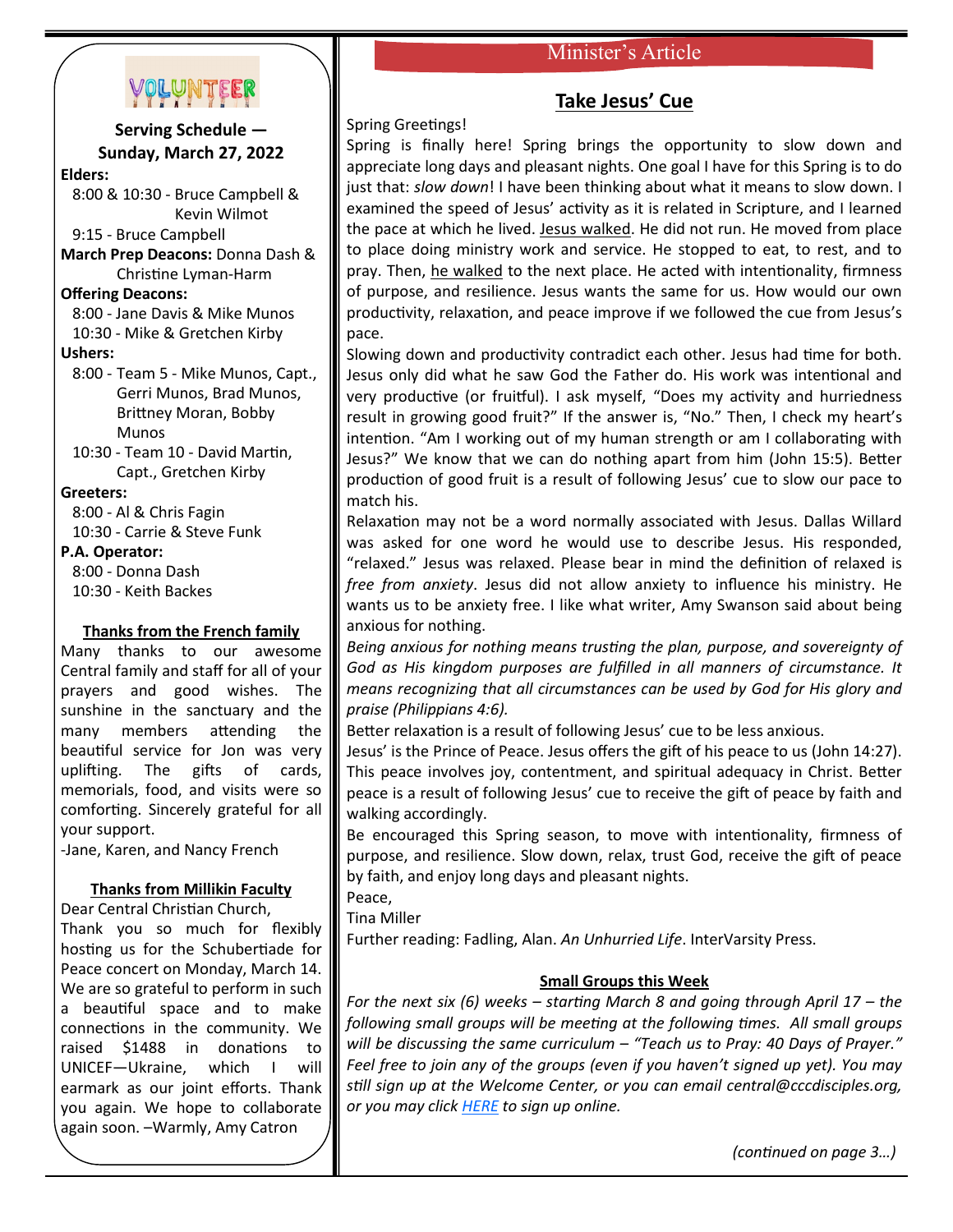| Sundays                | 9:15 a.m.              | Room 340          | Charlotte Ballance<br>and Brian & Kim Maple   |
|------------------------|------------------------|-------------------|-----------------------------------------------|
| Tuesdays               | 7:00 a.m.              | Café              | Jim Fitzpatrick<br>and Pastor Michael         |
| Tuesdays               | 6:00 p.m.              | Room 412          | Gretchen & Mike Kirby                         |
| Tuesdays               | 7:00 p.m.              | Zoom only         | David York<br>(call office for the zoom link) |
| Thursdays              | 10:00 a.m.             | <b>Great Hall</b> | Pastor Tina                                   |
| Thursdays<br>Thursdays | 4:00 p.m.<br>6:00 p.m. | Café<br>Café      | Jack Dixon and Paul Gorden<br>Travis Wilcoxen |

*Additionally, the following group will also be meeting:* Koinonia (mixed small group)

Thursdays 5:00 p.m. Room 412

Discussing Tony Evans book "Kingdom Disciples" (focus on leading a Christcentered life and sharing faith with others).

### **Why Prayer is Important**

As our focus during Lent has been on prayer, we wanted to share these thoughts from the highly esteemed Charles Stanley. This came out of one of our small groups and is good spiritual nourishment for all of us when considering the importance of prayer:

*Prayer is THE most important thing we do! Prayer…*

- *Is the method by which God meets our needs*
- *Comforts us*
- *Strengthens us in time of temptation*
- *Is an opportunity to confess our sins to God*
- *Is a source of guidance*
- *Helps us understand God's Word*
- *Is a shield of anxiety and worry*
- *Gives us courage and confidence when facing life's challenges*
- *Is a source of healing, both emotional and physical*
- *Is the means by which we receive the Holy Spirit*
- *Allows us to affect the life of anyone in the world with the grace of God*

### **Elderberries Meal on April 13th!**

There will be an Elderberries program on April 13th, with the theme, "April Showers Bring May Flowers". Entertainment will begin at 11:30 AM, and the lunch will be start at noon. Menu: Grilled foot-long hot dogs, Cowboy beans, oriental cole slaw, ice cream bars, cookie. \$6.00 donation. RSVP by calling the church office, emailing central@cccdisciples.org, or sign up at the Welcome Center.

### **Back The Beard Fundraiser: April 16th, 4:30 PM**

A fundraiser is being held for Matt Andrews, former principal of Dennis School and former attendee of Central, as he battles brain cancer. It will be 4/16, 4:30 PM, Circle South, in Clinton, IL. Check out this article for more info: [CLICK HERE](https://herald-review.com/news/local/education/back-the-beard-fundraiser-planned-for-former-dennis-school-principal/article_fc242821-c7db-55a3-8f71-31b726511fb9.html)

### **Food Collection for Northeast Community Fund for April**

For April 3rd, we are collecting donations of cereal. Please put your donations in the shopping cart in the Connection Café. Thank you for your generosity!



**Birthdays 3/27 to 4/2:** Matthew Baird, Bradley Cain, Christine Lyman-Harm, Christen McLeod, Nancy Ellen Taylor, Mac Funk, Luke Kirby, Calvin McLeod, Tatum Little, Janice Woolen



**Sunday (27)**

#### 8:00-Traditional Worship, Sanctuary 9:15-Contemporary Worship, Great Hall & Facebook Live & Live Stream 9:15-Maple/Ballance Small Group 10:30-Traditional Worship, Sanctuary & Facebook Live & Live Stream 4:00-Youth Group **Monday (28)** 5:15-Preschool Board Meeting, C. Café **Tuesday (29)** 7:00-Fitzpatrick/Karunas Small Group, Connection Café 9:00-Christcare Stitchers, 407 6:00-Kirby Small Group, 412 6:00-Concert Series Committee, D.R. 7:00-York Small Group, Zoom **Wednesday (30)** 10:00-Ministers' Meeting **Thursday (31)** 10:00-Alanon, 340 10:00-Miller Small Group, Great Hall 4:00-Gorden/Dixon Small Group, Connection Café 5:00-Koinonia, 412 6:00-Brass Choir, Disciples Room 6:00-Wilcoxen Small Group, C. Café 7:00-Chancel Choir, Choir Room **Friday (April 1) Saturday (2) Sunday (3)** 8:00-Traditional Worship, Sanctuary 9:15-Contemporary Worship, Great Hall & Facebook Live & Live Stream 9:15-Maple/Ballance Small Group 10:30-Traditional Worship, Sanctuary & Facebook Live & Live Stream

 2:00-Castle & Wang vocal & piano concert, Sanctuary 4:00-Youth Group

### **New address for Morris Birkhead!**

**Villas at Hollybrook 1815 Towanda Barnes Road, #21 Bloomington, IL 61705**

# **Counting On You**

**Sunday, March 20, 2022** Total worshipping online = 154 Total worshipping in-person = 195